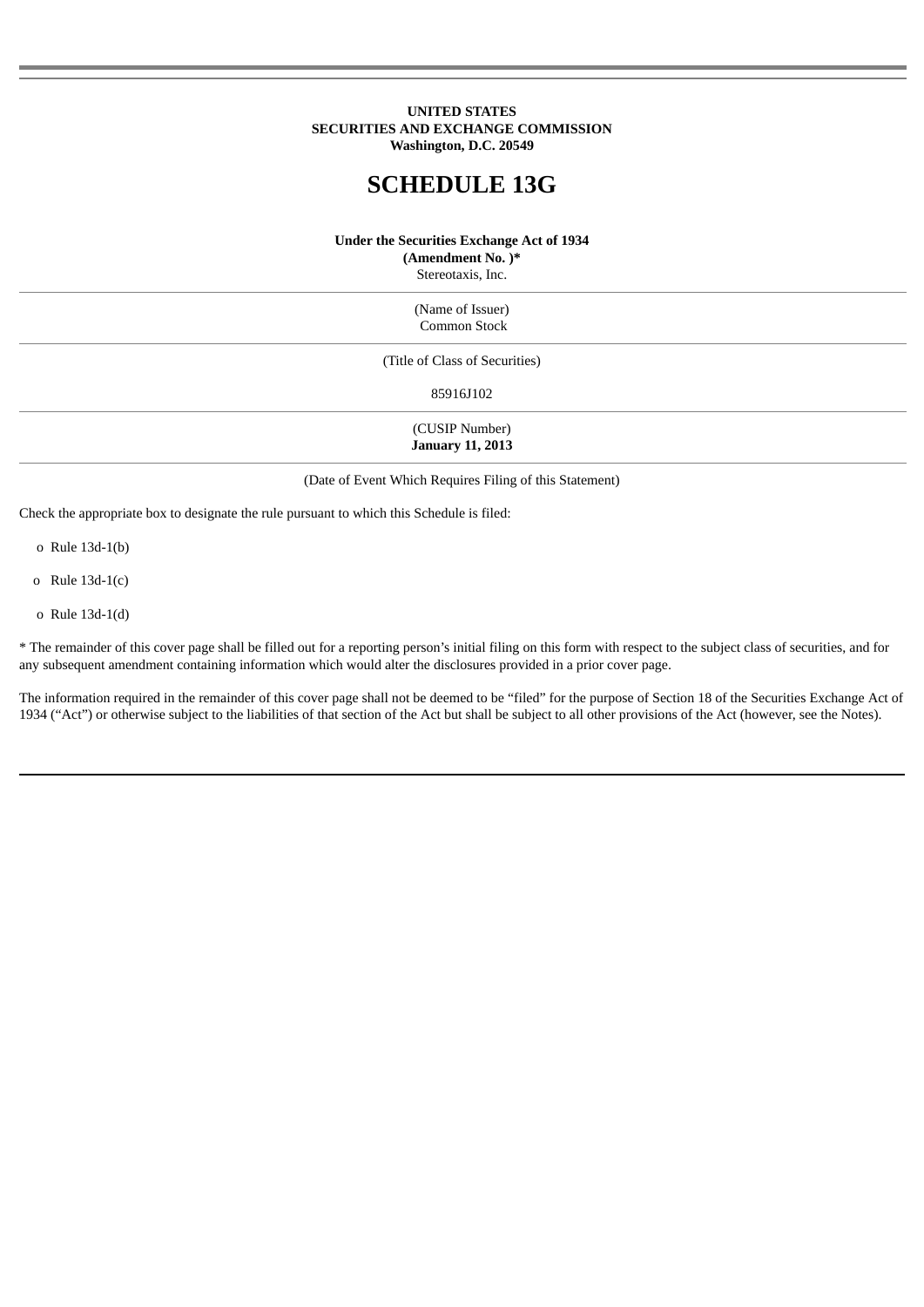| <b>CUSIP</b><br>No.                                      |                                                                                                                             | 85916J102 |                                                                     |  |  |
|----------------------------------------------------------|-----------------------------------------------------------------------------------------------------------------------------|-----------|---------------------------------------------------------------------|--|--|
| $\mathbf{1}$                                             | <b>NAMES OF REPORTING PERSONS</b><br>I.R.S. IDENTIFICATION NOS. OF ABOVE PERSONS (ENTITIES ONLY)<br>Sophrosyne Capital, LLC |           |                                                                     |  |  |
|                                                          |                                                                                                                             |           | CHECK THE APPROPRIATE BOX IF A MEMBER OF A GROUP (SEE INSTRUCTIONS) |  |  |
| $\overline{2}$                                           | $(a)$ o<br>$(b)$ o                                                                                                          |           |                                                                     |  |  |
| 3                                                        | SEC USE ONLY                                                                                                                |           |                                                                     |  |  |
|                                                          | CITIZENSHIP OR PLACE OF ORGANIZATION                                                                                        |           |                                                                     |  |  |
| 4                                                        | Delaware                                                                                                                    |           |                                                                     |  |  |
|                                                          |                                                                                                                             | 5         | <b>SOLE VOTING POWER</b><br>401,047                                 |  |  |
|                                                          |                                                                                                                             | 6         | <b>SHARED VOTING POWER</b>                                          |  |  |
| <b>NUMBER OF</b><br><b>SHARES</b><br><b>BENEFICIALLY</b> |                                                                                                                             | 7         | SOLE DISPOSITIVE POWER                                              |  |  |
|                                                          | OWNED BY<br><b>EACH</b><br><b>REPORTING</b><br>PERSON WITH:                                                                 | 8         | SHARED DISPOSITIVE POWER                                            |  |  |
| 9                                                        | AGGREGATE AMOUNT BENEFICIALLY OWNED BY EACH REPORTING PERSON<br>401,047                                                     |           |                                                                     |  |  |
|                                                          | CHECK IF THE AGGREGATE AMOUNT IN ROW (9) EXCLUDES CERTAIN SHARES (SEE INSTRUCTIONS)                                         |           |                                                                     |  |  |
| <b>10</b>                                                | o 401,047                                                                                                                   |           |                                                                     |  |  |
| 11                                                       | PERCENT OF CLASS REPRESENTED BY AMOUNT IN ROW (9)<br>5.10%                                                                  |           |                                                                     |  |  |
| 12                                                       | TYPE OF REPORTING PERSON (SEE INSTRUCTIONS)<br>IA                                                                           |           |                                                                     |  |  |

FOOTNOTES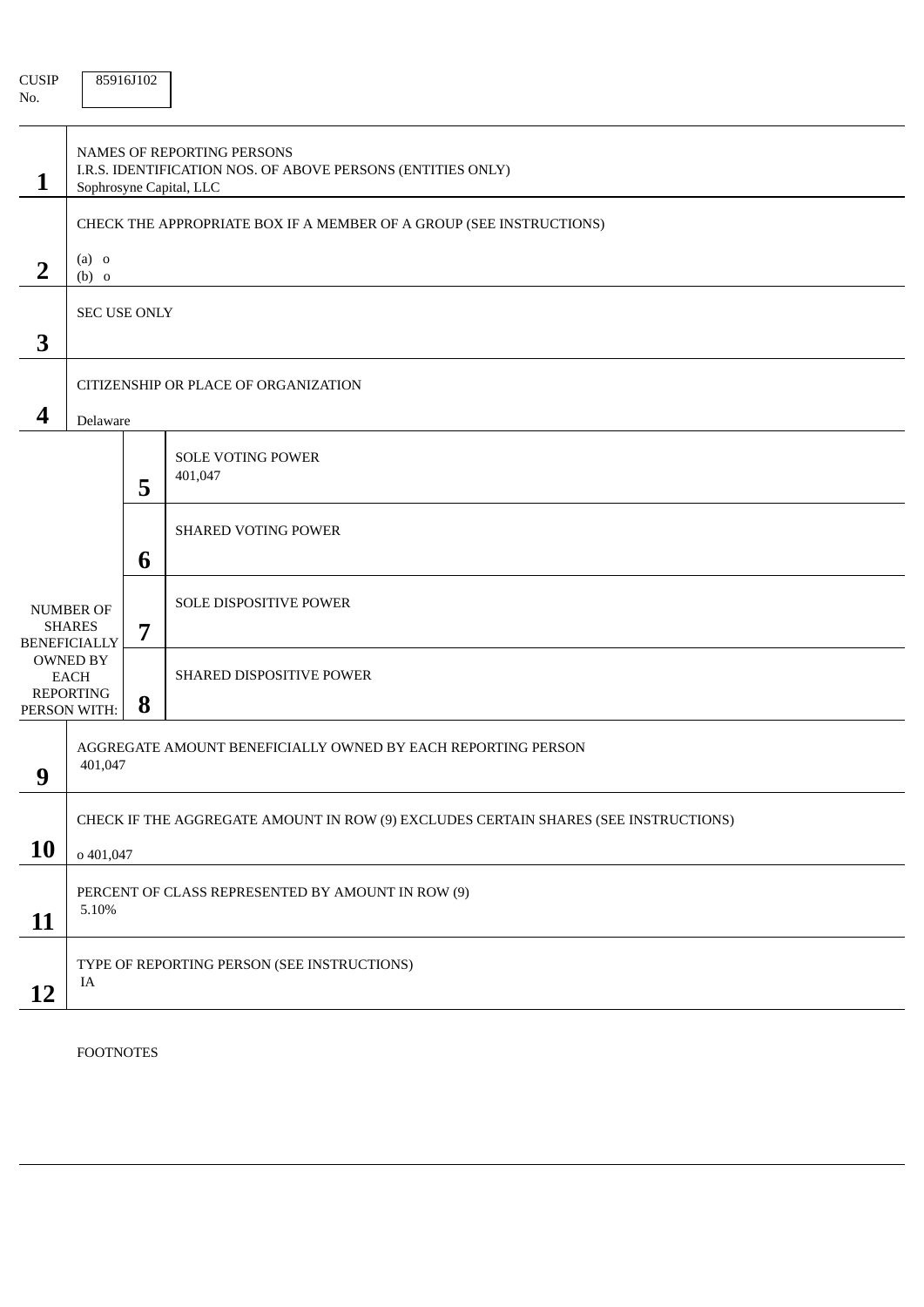# **Item 1.**

|         | (a) | Name of Issuer<br>Stereotaxis, Inc.                                                                                            |                                                                                                                                                                  |  |  |
|---------|-----|--------------------------------------------------------------------------------------------------------------------------------|------------------------------------------------------------------------------------------------------------------------------------------------------------------|--|--|
|         | (b) | Address of Issuer's Principal Executive Offices<br>4320 Forest Park Avenue, Suite 100<br>St. Louis, MO 63108                   |                                                                                                                                                                  |  |  |
| Item 2. |     |                                                                                                                                |                                                                                                                                                                  |  |  |
|         | (a) | Name of Person Filing<br>Benjamin J.Taylor                                                                                     |                                                                                                                                                                  |  |  |
|         | (b) | Address of Principal Business Office or, if none, Residence<br>156 E $36th$ Street<br>At 2 Sniffen Court<br>New York, NY 10016 |                                                                                                                                                                  |  |  |
|         | (c) | Citizenship<br><b>USA</b>                                                                                                      |                                                                                                                                                                  |  |  |
|         | (d) | Title of Class of Securities<br>Common Stock                                                                                   |                                                                                                                                                                  |  |  |
|         | (e) |                                                                                                                                | <b>CUSIP Number</b><br>85916J102                                                                                                                                 |  |  |
|         |     | Item 3. If this statement is filed pursuant to §§240.13d-1(b) or 240.13d-2(b) or (c), check whether the person filing is a:    |                                                                                                                                                                  |  |  |
|         | (a) | $\mathbf 0$                                                                                                                    | Broker or dealer registered under section 15 of the Act (15 U.S.C. 780).                                                                                         |  |  |
|         | (b) | $\mathbf 0$                                                                                                                    | Bank as defined in section 3(a)(6) of the Act (15 U.S.C. 78c).                                                                                                   |  |  |
|         | (c) | 0                                                                                                                              | Insurance company as defined in section 3(a)(19) of the Act (15 U.S.C. 78c).                                                                                     |  |  |
|         | (d) | $\mathbf 0$                                                                                                                    | Investment company registered under section 8 of the Investment Company Act of 1940 (15 U.S.C 80a-8).                                                            |  |  |
|         | (e) | $\mathbf 0$                                                                                                                    | An investment adviser in accordance with $\S 240.13d-1(b)(1)(ii)(E);$                                                                                            |  |  |
|         | (f) | $\mathbf 0$                                                                                                                    | An employee benefit plan or endowment fund in accordance with $\S 240.13d-1(b)(1)(ii)(F);$                                                                       |  |  |
|         | (g) | 0                                                                                                                              | A parent holding company or control person in accordance with § 240.13d-1(b)(1)(ii)(G);                                                                          |  |  |
|         | (h) | 0                                                                                                                              | A savings associations as defined in Section 3(b) of the Federal Deposit Insurance Act (12 U.S.C. 1813);                                                         |  |  |
|         | (i) | $\mathbf 0$                                                                                                                    | A church plan that is excluded from the definition of an investment company under section $3(c)(14)$ of the Investment Company<br>Act of 1940 (15 U.S.C. 80a-3); |  |  |
|         | (j) | 0                                                                                                                              | A non-U.S. institution in accordance with $\S$ 240.13d-1(b)(1)(ii)(J).                                                                                           |  |  |

(k) o A group, in accordance with § 240.13d-1(b)(1)(ii)(K). If filing as a non-U.S. institution in accordance with § 240.13d-1(b)(1)(ii) (J), please specify the type of institution: Not Applicable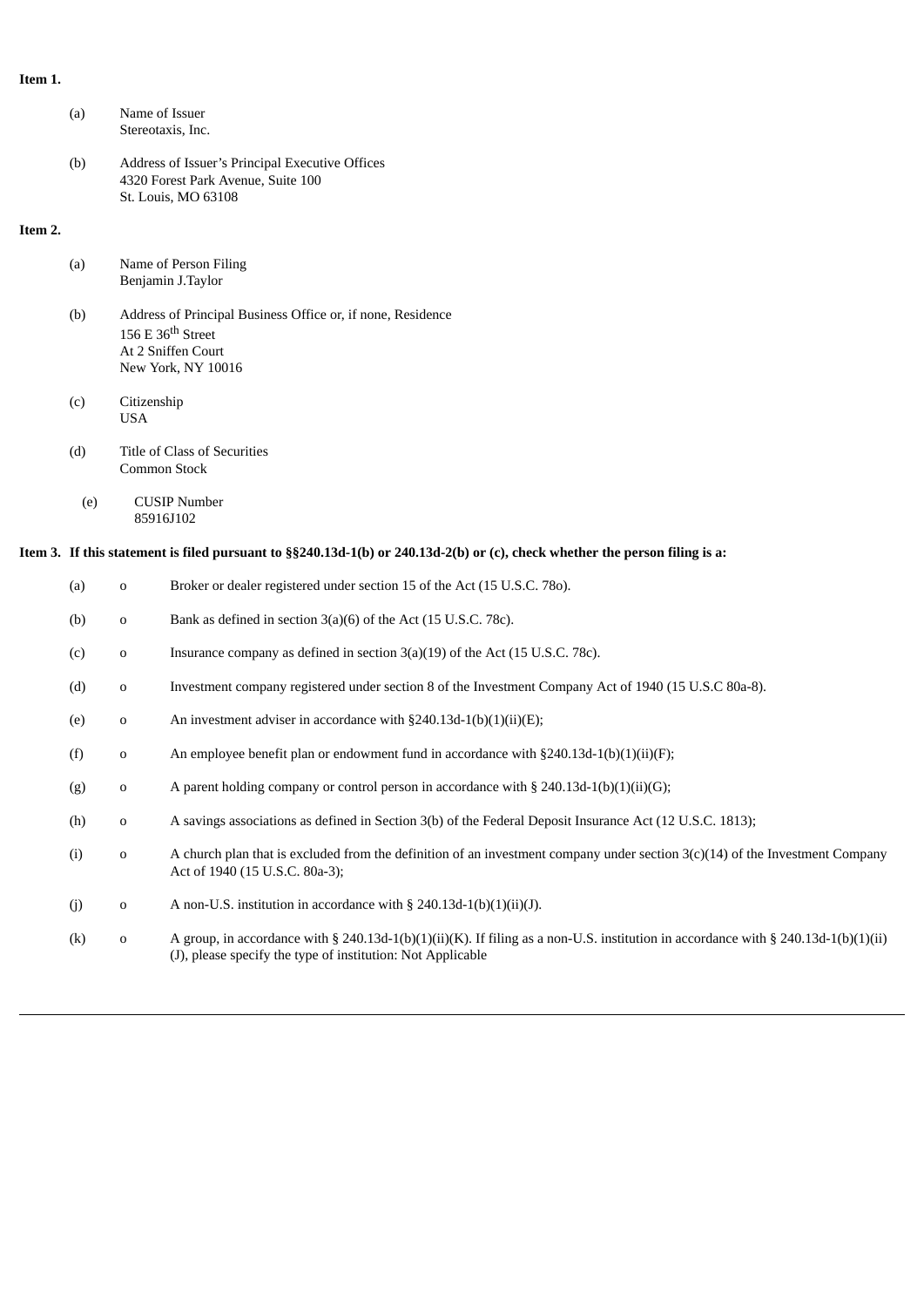## **Item 4. Ownership.**

Provide the following information regarding the aggregate number and percentage of the class of securities of the issuer identified in Item 1.

- (a) Amount beneficially owned: 401,047
- (b) Percent of class: 5.10%
- (c) Number of shares as to which the person has:
	- (i) Sole power to vote or to direct the vote: 401,047
	- (ii) Shared power to vote or to direct the vote:
	- (iii) Sole power to dispose or to direct the disposition of:
	- (iv) Shared power to dispose or to direct the disposition of:

### **Item 5. Ownership of Five Percent or Less of a Class**

If this statement is being filed to report the fact that as of the date hereof the reporting person has ceased to be the beneficial owner of more than five percent of the class of securities, check the following o ..

Not Applicable

#### **Item 6. Ownership of More than Five Percent on Behalf of Another Person.**

Not applicable

## Item 7. Identification and Classification of the Subsidiary Which Acquired the Security Being Reported on By the Parent Holding Company

Not Applicable

## **Item 8. Identification and Classification of Members of the Group**

Not applicable

#### **Item 9. Notice of Dissolution of Group**

Not Applicable

#### **Item Certification**

**10.**

By signing below I certify that, to the best of my knowledge and belief, the securities referred to above were not acquired and are not held for the purpose of or with the effect of changing or influencing the control of the issuer of the securities and were not acquired and are not held in connection with or as a participant in any transaction having that purpose or effect.